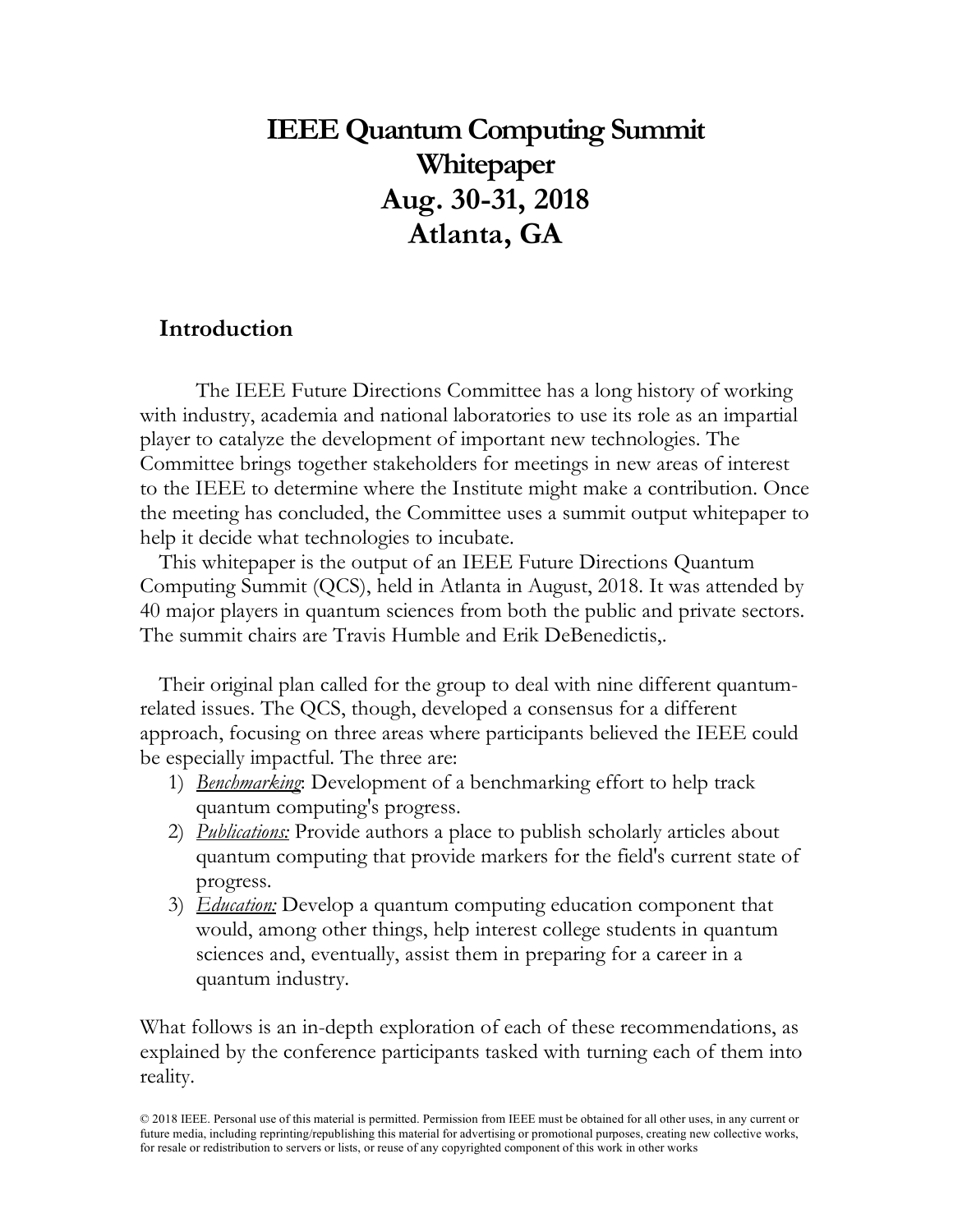(This whitepaper was written by Lee Gomes,  $(\text{lee@}$ leegomes.com) a long-time technology journalist who lives in San Francisco. If you have questions on how it is positioned for future actions within IEEE Future Directions, please send an email to FD@ieee.org.)

### **Recommendation I: Benchmarking**

When we want to keep score with technology, we make use of benchmarks; measurements by which products from entirely different vendors can be compared without worrying about mixing apples and oranges. Thus can the owners of two different computers know they have the same amounts of hard disk storage; or two different mobile phone users be confident that their headsets contain CPUs of roughly the same processing power, despite being sold by different manufacturers.

The early histories of new technologies commonly contain a chapter in which industry participants come together to jointly develop independentlyverifiable benchmarks by which progress in the field can be fairly measured. The IEEE is no stranger to these benchmarking efforts; it played a prominent role in one of the most important benchmarking episodes in computer history: The lengthy and intricate process during the 1990s and 2000s that led to benchmarks for reliable, high-performance microprocessors, one of the foundations of modern computing.

As quantum computers slowly morph from being theoretical lab projects to working, real-world systems, the need for a set of benchmarks to allow comparisons among and between quantum systems is acute. This is true for two reasons. First, the half dozen or so quantum computer designs that are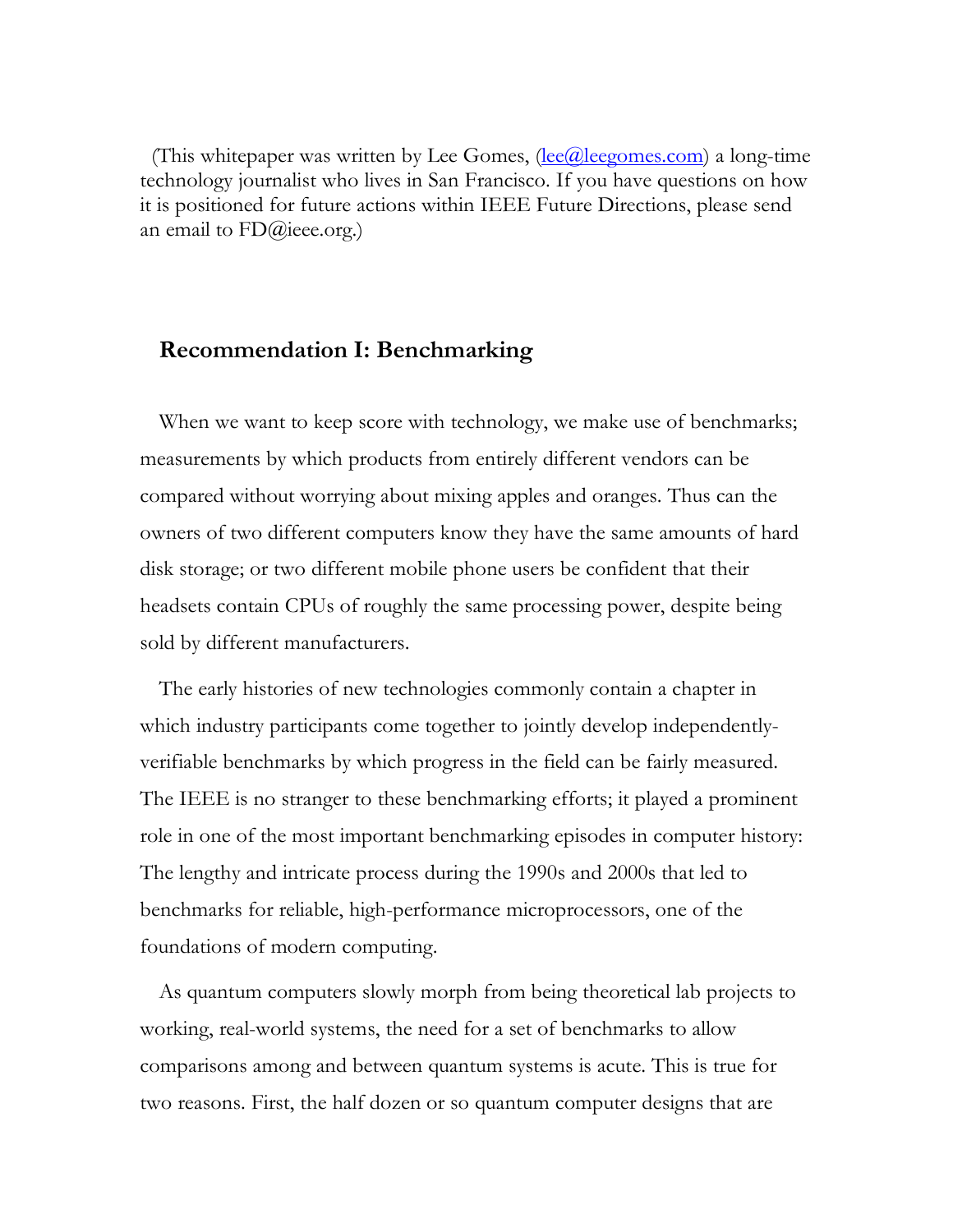now receiving the most attention have very little in common with each other, meaning it is impossible to get any sense of how the absolute performance of one stacks up with another. Second, the single "benchmark" currently in widespread use with quantum machines -- the number of qubits the system contains -- is wholly inadequate, and indeed even misleading. Most lay readers would assume that a 100-qubit computer would be more powerful than one with only 50 qubits. In fact, this is not necessarily the case, for as it turns out, not all qubits are created equal. Rigorous benchmarking will be required to determine the relative quality of a particular qubit.

It was thus only natural that given the IEEE's role as a facilitator of community consensus, one of the most important contributions it could make to foster the emergence of a robust quantum computing sector would be to create of a suite of benchmarks. Consensus on this matter was quickly reached at the Atlanta summit. A special working group on benchmarking was created, co-chaired by Travis S. Humble, director of the Quantum Computing Institute at Oak Ridge National Laboratory, and Bruce Kraemer, past president of the Standards Association of the IEEE.

"With quantum computing, we are in unchartered territory," said Humble. "We need benchmarks to understand where we are on the map."

The actual process of creating benchmarks often involves designing deeply technical analyses that make rigorous measurements using sophisticated test and measurement hardware; it's a job for experts, and requires lengthy planning and prep work. For the benchmarking study group, that effort will be occurring in the months ahead, as input from a wide range of industry experts is solicited. For now, the group is concentrating on categories of benchmark tests; it will transition shortly to *what* exactly is going to be benchmarked.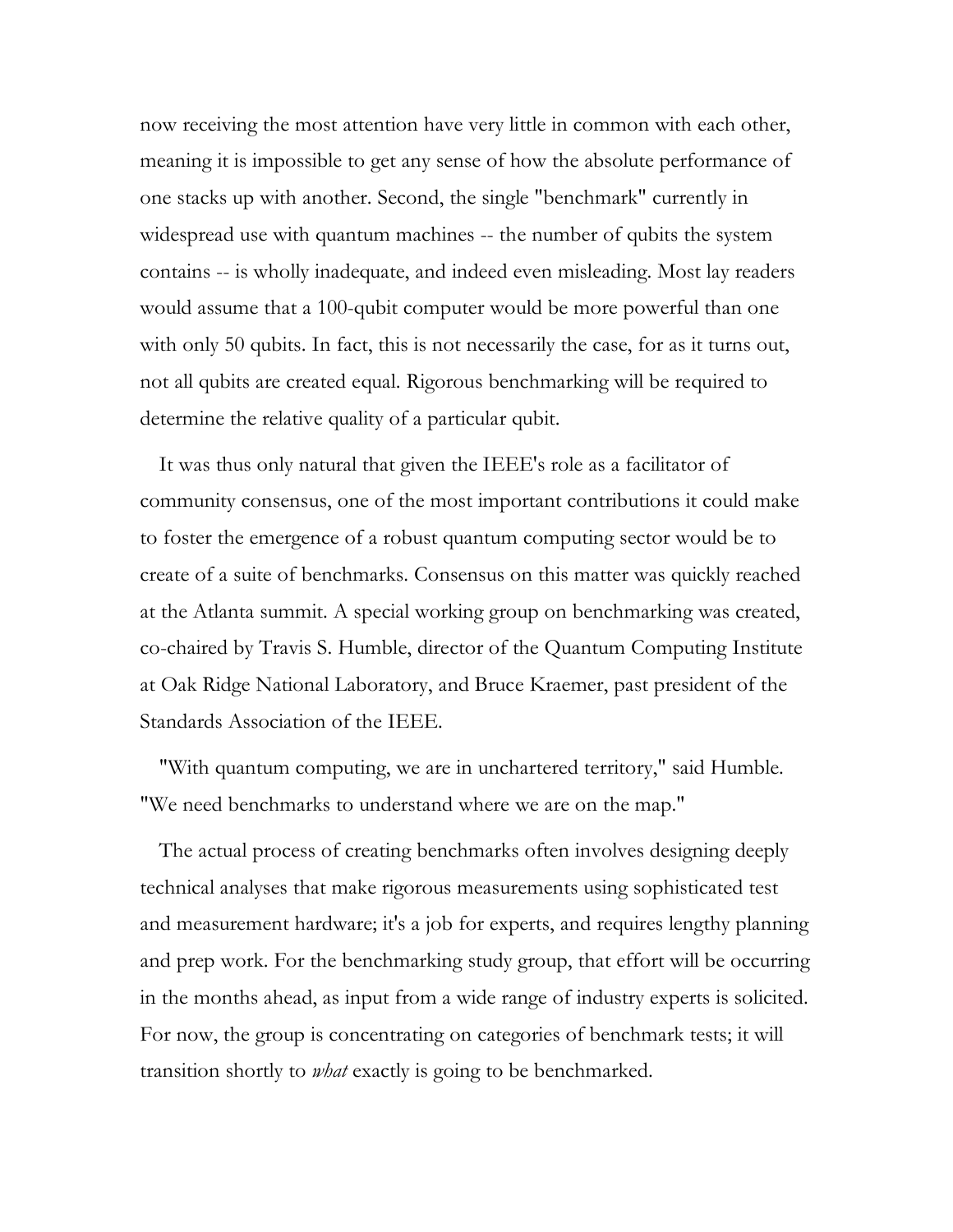The group decided to make use of the framework of a "stack." All computer systems can be conceptualized as some form of stack; the specific quantum stack developed by the working group is shown in this chart.

- 1) Qubit-level and type
- 2) Gate-level
- 3) Architecture-level
- 4) System-level
- 5) User-level
- 6) Application-level

The list starts with the most basic hardware units of the machine, and then progresses in increasing complexity to encompass what the machine can actually do. A similarly-conceived stack for a traditional desktop PC might start with measuring the specs of the individual components of the CPU at Level One, then working all the way up to questions such as "How fast can the computer run Excel?" at Level Six.

Drilling down from the desktop level one would look at the base transistor, the Static Ram Memory cache up to the slower onboard Dynamic Random Access Memory. The argument is parallel to the Qubit-level and type. It also bridges into the Architecture-level.

Here is a closer look at the six levels, and a sketch of the benchmarking efforts that will be undertaken at each of them.

1) **Qubit level.** It's beyond the charter of this paper to explain the workings of quantum computing, much less the larger world of quantum mechanics. But understanding qubit-level benchmarking issues involves appreciating one of the field's core concepts: the way a particle can simultaneously be in a state where,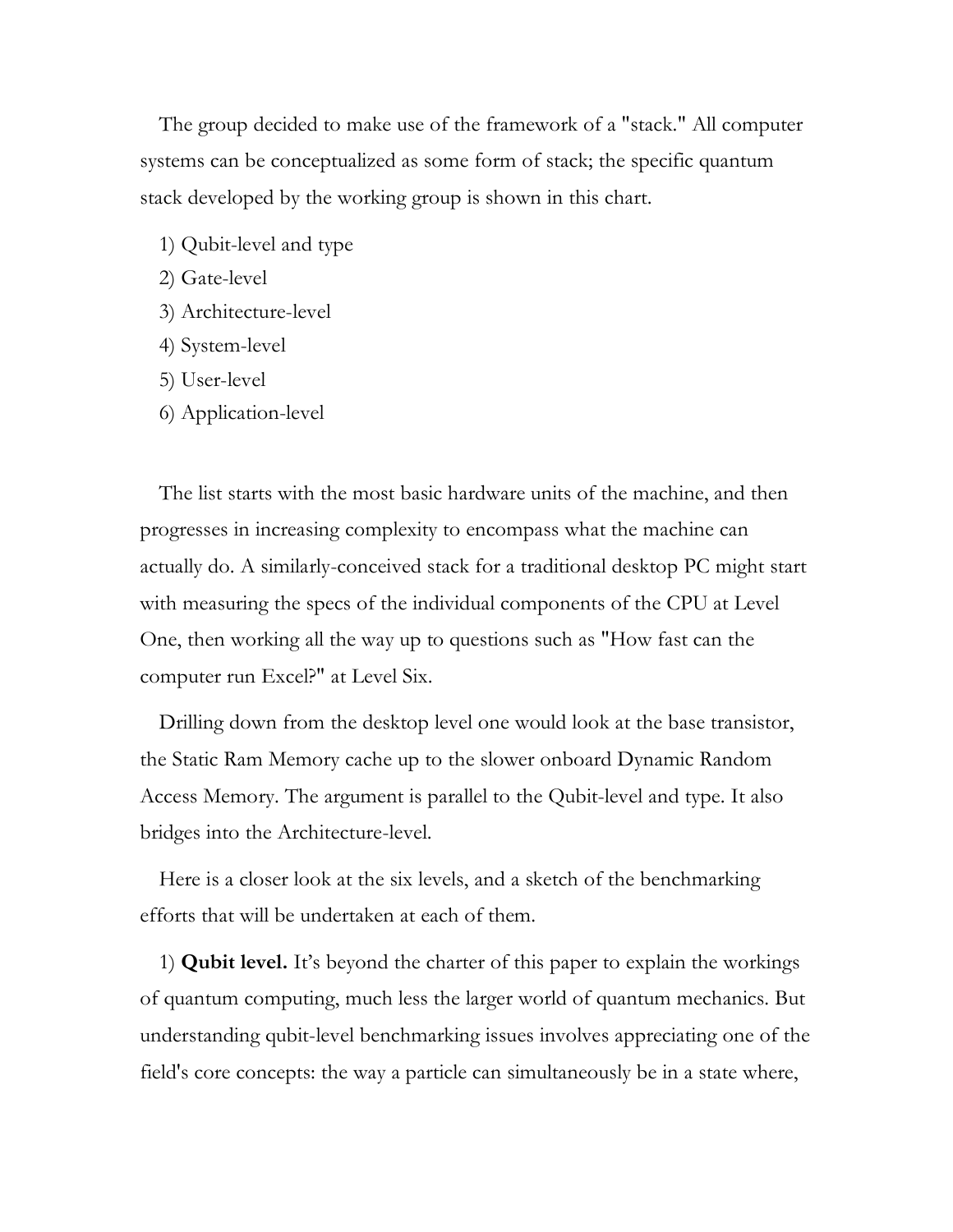among other things, it is both a zero and a one. It is because an (unobserved) quantum particle exists in this "superposition" that it is able to act as both a wave and a particle in the famous double-slit experiment of quantum mechanics. (It's also the reason why the cat in Schrödinger's famous thought experiment is both alive and dead.)

Unfortunately, an object doesn't last in this mysterious state forever. Any number of factors, but especially some sort of "noise" from the outside world, can cause it to fall out of its "all of the above" quantum state and become instead like a standard computer bit, equal to either a traditional one or a zero. The length of time for which an object maintains its quantum nature is called its "coherence time;" one analogy to coherence time is the duration for which a coin set spinning on a table will maintain its perfectly upright rotation before it starts to slow down, wobble, and eventually collapse.

A qubit is only useful while it is still "coherent." Unfortunately, coherence times in quantum computing are currently quite short, for example, in the range of 25-100 microseconds for some quantum technologies. What's more, the interval between errors in a single qubit is different each time it is accessed. Worse still, in a multi-qubit system, the different qubits will all display different coherence times, and in a largely random fashion; these mainly-random differences can be as much as 25% among different qubits. (That is just one reason that the current generation of very early quantum computers is often referred to by the acronym NISQ, which stands for Noisy Intermediate-Scale Quantum technology.) Every quantum computing research team has a good understanding of the coherence times of its qubits, and all of them are working to both lengthen coherence and to make the process of decoherence less random and more predictable.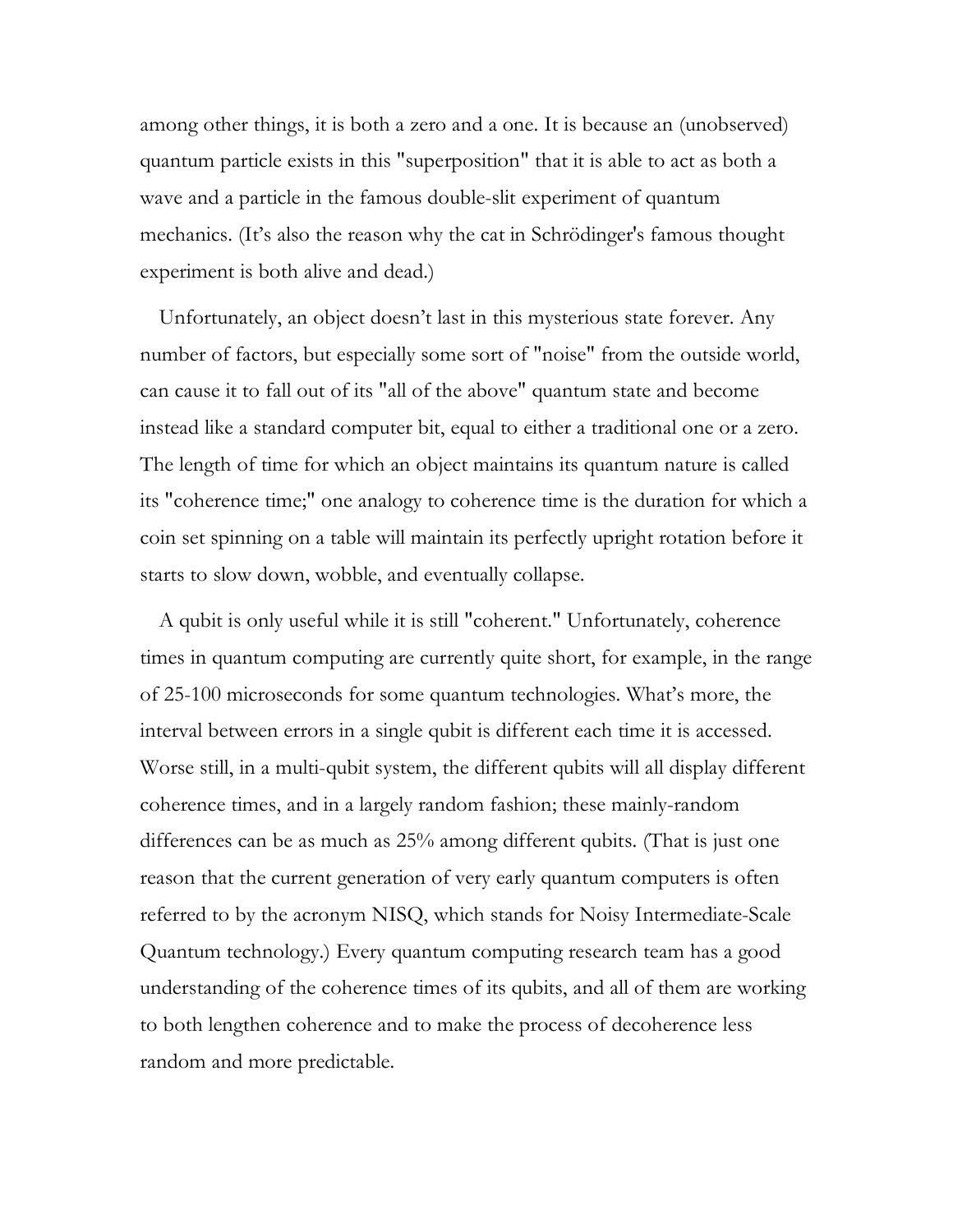Creating an accurate measure of coherence time, to better follow overall progress in quantum systems, is thus one of the primary benchmarking challenges at this level of the quantum "stack." This task is complicated by the fact that different quantum research projects use very different physics to create their qubits. IBM, Rigetti, and D-Wave for example use a speciallyfabricated "superconducting circuit" that, at the chip level, demonstrates quantum properties that can be exploited for the purposes of computation. An entirely different qubit technology, trapped ion quantum computing, isolates a single atom and presses it into duty as a qubit. Naturally, each will require benchmarking tests relevant to their relevant electric engineering.

2) **Gate level and equivalents for other quantum computing paradigms.** The concerns at this level are most easily described for gate-model quantum computers, so we will describe these first. It was mentioned previously that a particular 50-qubit computer perhaps would be more useful than one with twice as many. We just got a hint of one of the reasons that's true: qubits with longer coherence times are far more valuable. The other half of the story is that the true usefulness of a qubit depends on how many "operations" one can do on it while it is still in its perfect quantum state, which means each operation must be performed rapidly. Being able to count the number of successful operations is the main goal of device-level benchmarking.

To perform calculations with gate-model quantum computers, engineers apply some sort of charge to its qubits; RF pulses and lasers are common ways of interacting with them. Physicists, both applied and theoretical, have an increasingly complete understanding of how these "gate operations" affect the value of the qubit, and how they can be strung together in order to perform an actual quantum calculation. (A somewhat imperfect analogy involves the way traditional computer scientists have learned which commands they need to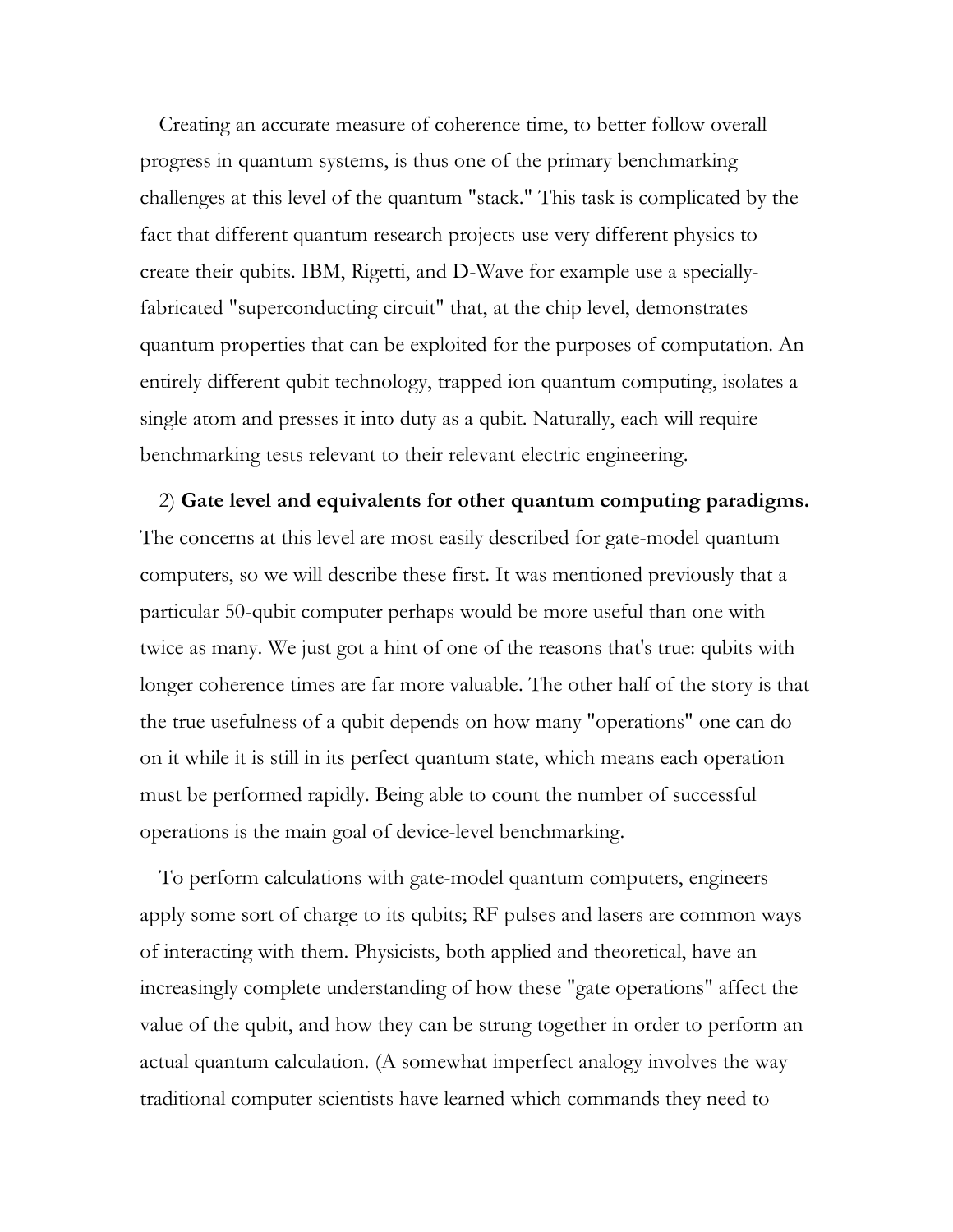send to a CPU in order to get a desired answer.) Naturally, quantum researchers want to be able to send as many of these pulses/gate operations as they can while the qubit is still in its quantum state. And thus, the ratio of the number of gate operations, divided by the coherence time, is one of the most important metrics in quantum computer science. Hence, a 50-qubit machine that allows thousands of gate operations during the "useful life" of its qubits could be significantly more useful than a 100-qubit device that only allowed a few dozen.

Being able to reliably measure this gate operation/coherence time ratio is the main challenge of this level of benchmarking. Currently, an individual gate operation in superconducting technologies requires about 100 nanoseconds, meaning that today's quantum machines can typically perform from 100 to 1,000 gate operations before the qubit decoheres. (Again, these figures are accompanied by considerable randomness.) As quantum scientists work to increase that figure, the gate-level benchmark will be tracking their progress.

Quantum annealers, like those manufactured by D-Wave, do all their operations at the same time, so when discussing these systems, the same underlying issue has to be described somewhat differently. These systems start out in a random initial superposition, essentially "everywhere" in the space of possible configurations, and then cool down in a way similar to the formation of a crystal, where the structure of atoms in the crystal is the "answer" returned by the computation. If cool-down is too fast, the crystallization becomes imperfect -- like a diamond with imperfections -- and the answer incorrect. The proper rate for both an annealer and a crystal depends on the relative speed of the interactions -- between qubits or molecules -- compared to the size of the problem. Thus, an annealer works better with strong, fast interactions between qubits compared to their decay time.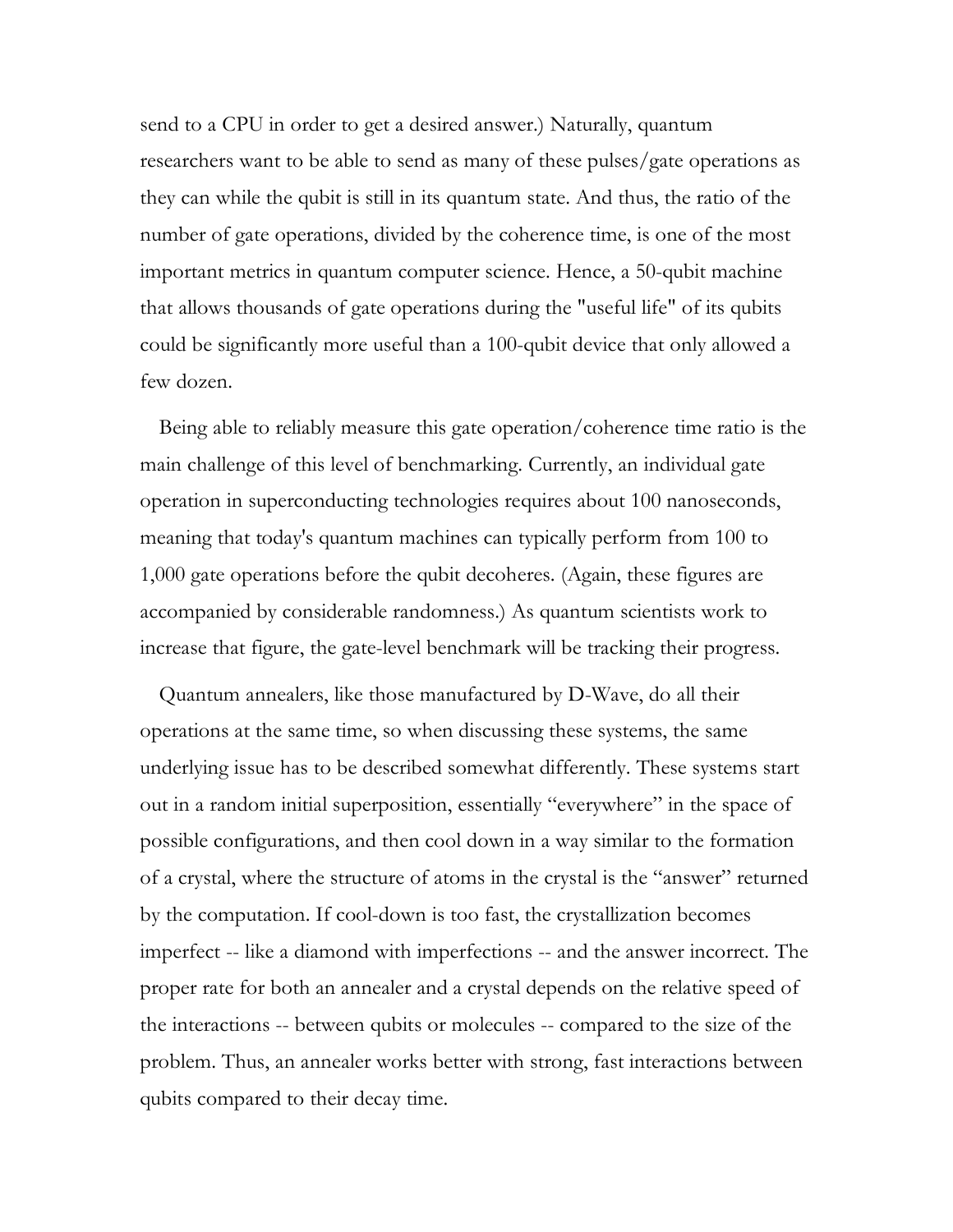3) **Architecture level.** At this level, we begin to think less about the specs of individual qubits, and more about how they are arranged into an actual computer. (The obvious traditional computer analogy is that we are moving from considering transistors and logic gates, and to instead start to think about the entire CPU as an integrated device.)

One of the crucial issues in quantum computing involves how easily one qubit can interact with another qubit located elsewhere on the device. Much of this is determined by how the qubits are physically laid out. Different grid-style topologies have been adopted by different quantum research labs and companies; all have their own strengths and weaknesses. Quantifying those differences is one of the main goals of architecture-level benchmarking. What is especially challenging about this topology problem is that the I/O mechanisms for qubits are, relatively speaking, large and bulky; they take up vastly more space than the actual qubits themselves. And as topologies grow in size and complexity, noise and errors tend to accumulate. Appreciating the trade-offs involved with different qubit layouts is thus a central concern of this level of benchmarking.

4) **System level to application level.** Until now, the benchmarking efforts being discussed have been squarely in the province of physicists and electrical engineers. But now, as we move "up the stack," new disciplines begin to enter the picture, notably theoreticians, computer scientists and programmers. That is only natural considering the questions being asked as we arrive in this new benchmarking territory.

At the system level, a typical relevant question might be, "How easy is it for this computer to be actually deployed in the real world?" A user-level benchmark would seek to appreciate the robustness of the programming tools that are available to those wishing to make use of the machine. Finally, the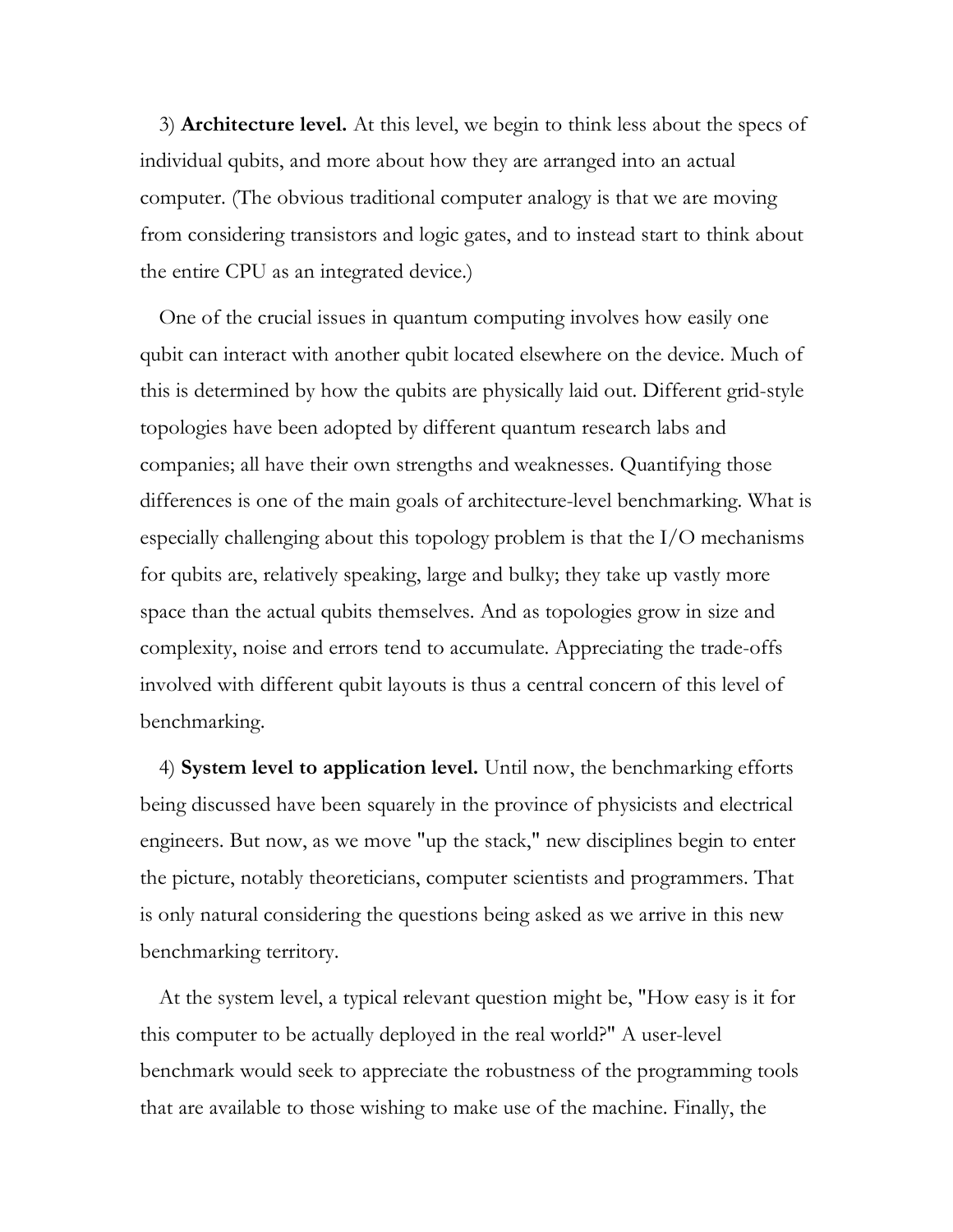application level deals with what for many people is the only relevant question about quantum computing: What useful things will these machines be able to do for us ... and when?

Rather than addressing each of these benchmarking levels individually, as we did with qubits, gates and architectures, a more productive approach will be to deal with a number of disparate issues that, in one way or another, touch on all of them.

**A) Qubits: "Regular" and "error-corrected."** Until now, this discussion paper of qubits has referred to a single, actual physical qubit. But, as we have noted, qubits are susceptible to decoherence, noise, loss of quantum "superposition" and other random events that can interfere with accurate computation. That is why, when quantum scientists envision a useful quantum machine sometime in the future, they contemplate the use of what are called "error corrected" qubits. Giving qubits error correction is an especially critical issue in gate-model quantum computing because qubits are currently too unreliable to be depended on for day-in, day-out practical computation. (Indeed, none of the gate model quantum systems currently in the news are equipped with any error-corrected qubits at all.)

Error correction in quantum computing is similar to error correction in a desktop PC: You accompany every piece of information with extra bits, and in the event something goes awry, use the extra bits and well-understood algorithms to reconstruct the correct information. What is different in the quantum world is the large number of "spare" qubits that will need to be standing by to "back up" a single "working" qubit. A single, dependable, errorcorrected qubit is known as a "logical" qubit; at the moment, the best guess is that between 10 and 100 "physical" qubits will be required to create a single, dependable "logical" qubit. Advances in both theoretical and applied physics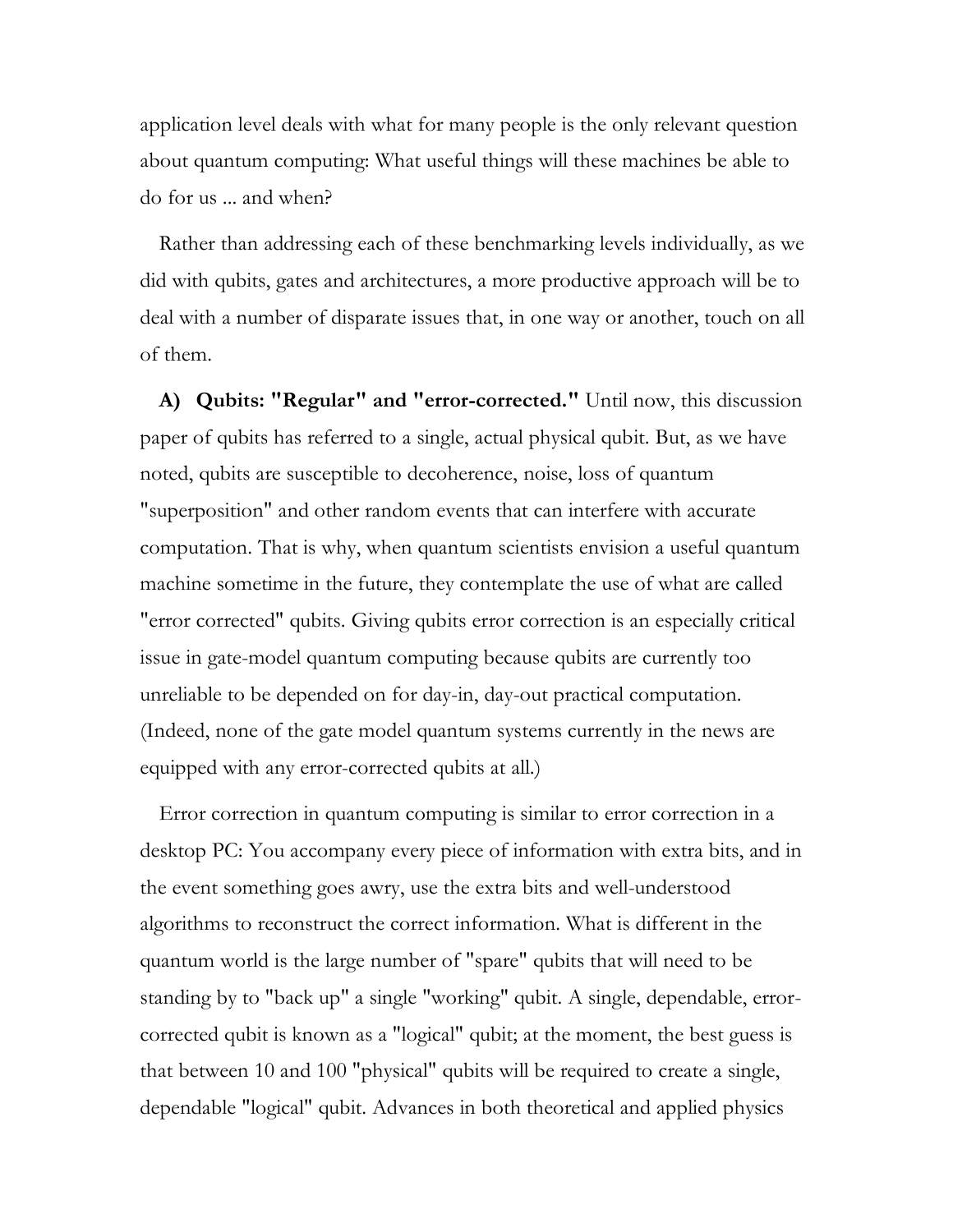are continuing to bring the physical-logical ratio down, but the ratio is expected to remain quite large.

Although quantum annealing systems are more robust against these types of failures, error-correction is sometimes necessary to maintain a target threshold of success probability. In cases that have been studied (on small working systems) the ratio of error-correction qubits to logical qubit is typically less than four. In any fixed-size machine there is a tradeoff between the number of qubits used in the logical problem versus the number used for backup purposes, since a given qubit can be deployed for either purpose. Applications being solved on current D-Wave systems often make use of errormitigation schemes (which do not require extra qubits), but in typical use do not assign qubits for error correction duties.

**B) Error correction: What price to pay?** The need for error correction is one of the most sobering aspects of quantum computing research, and is the reason why many involved in the field say it remains an open question whether quantum can "scale" in the same way as more familiar technologies, especially CMOS semiconductors. Consider the numbers. At the moment, the biggest quantum system in gate model computation is a chip with 72 physical, uncorrected qubits. But that is just a tiny fraction of what will be required to solve some of the "Holy Grail" problems of the field. The best known is Shor's Algorithm, which would allow the breaking of Internet encryption; it was the 1992 discovery that quantum computers could indeed accomplish this task that set off most of the current interest in the field. But a full implementation of Shor's algorithm would likely require millions of physical qubits -- a daunting figure indeed.

**C) Will useful quantum computing be possible with fewer qubits?**  There are reasons to be hopeful that quantum computers will be able to tackle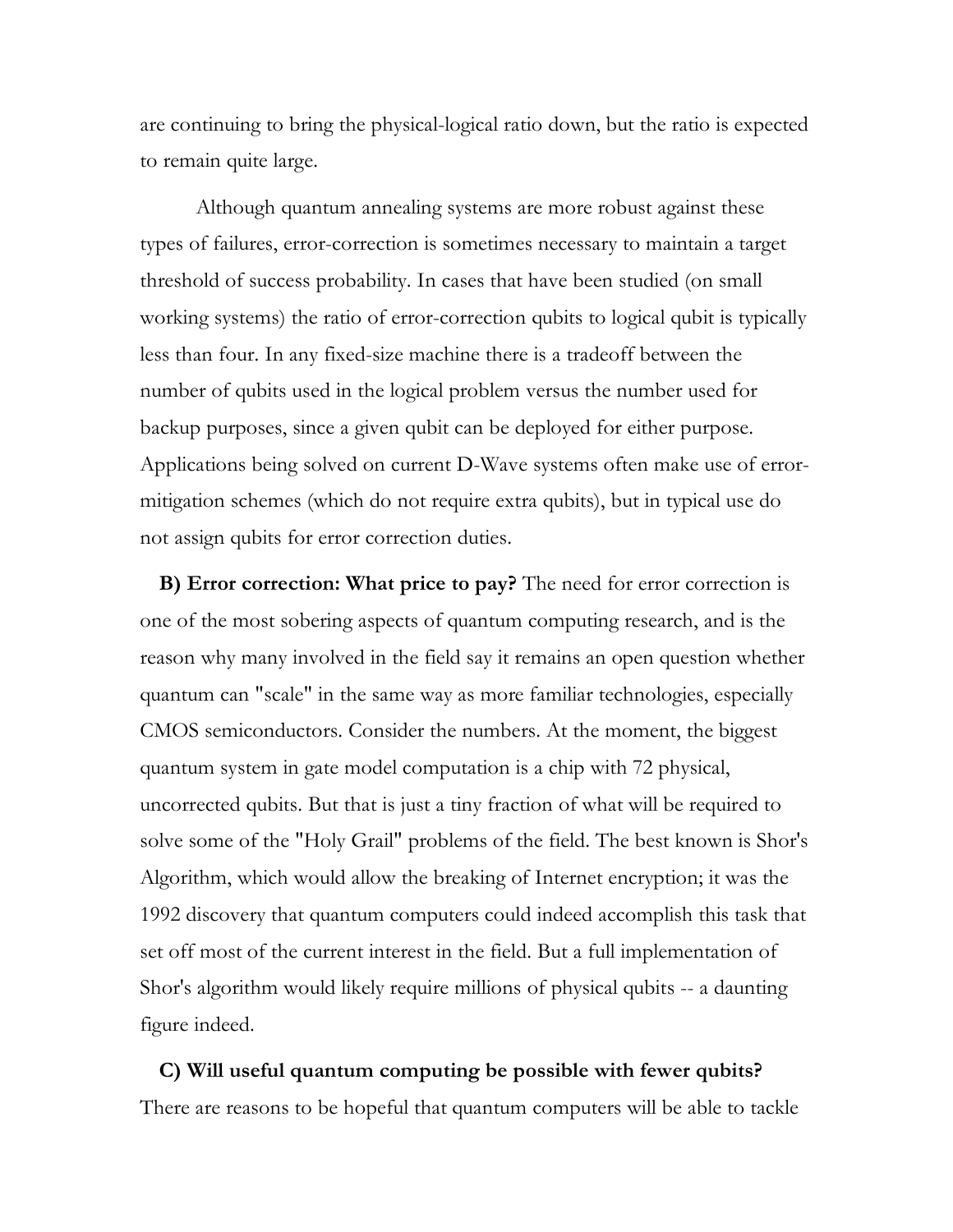important real-world problems without requiring millions of physical qubits. One example comes from the field of chemistry. Converting nitrogen into ammonia for use in fertilizer is a crucial link in the world's food production system, and anything that would make the process more efficient could have major benefits to the planet. An enzyme crucial to the process, nitrogenase, contains a metallic structure that chemists have not been able to duplicate. But it's been estimated that a quantum machine with 200 logical qubits might be able to unlock its secrets, and thus make substantial progress on synthetic ammonia production. Of course, 200 logical qubits are still far more than is available on any current gate model system. But it's still a more attainable goal than tackling Shor's algorithm.

**D) How "quantum" is a particular quantum computer?** The work on quantum systems being undertaken by the likes of IBM and Google involve what might be considered general purpose quantum machines that, researchers hope, will one day be capable of handling any algorithm that itself allows for a faster-than-classical quantum solution, including, for example, Shor's algorithm. But other companies, most notably D-Wave are now marketing a different type of quantum systems tailored for specialized problems, especially those involving optimization. It will be up to the benchmarking group to determine how to measure the relative utility of each of these systems, having as they do fundamentally different operational principles. This might seem to be a task for the upper levels of the benchmarking stack, especially the application layer. But it is a pervasive issue that testers will need to confront at every step of their work. Indeed, one proposed benchmark for the qubit level involves the "quantum volume" of a qubit, which can be taken, roughly speaking, as a measure of the qubit's "computational horsepower." Those benchmarks are likely to be different with a general purpose and a specialized quantum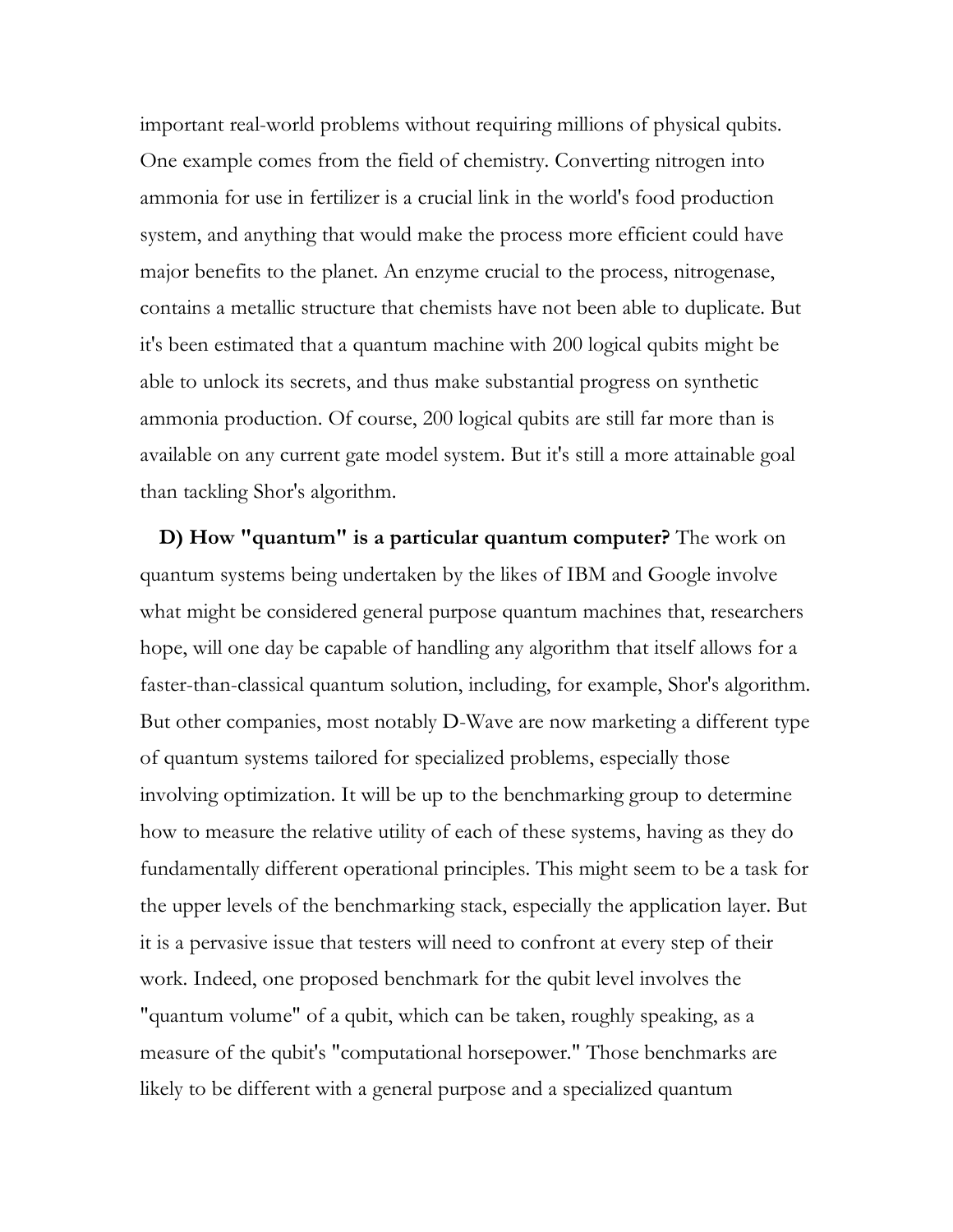machine, making it necessary to develop an interpretative framework for the tests.

**E) If we build it, will they come?** One of the main challenges in any industry-wide collaboration, including one for benchmarking, involves securing the involvement of all the major participants. Often, this includes economic competitors, some of who may decline to become involved lest they forfeit some kind of competitive advantage. Will this occur with the still-nascent field of quantum computing?

Co-chair Humble is optimistic on that front, certainly for the foreseeable future. "The quantum community is still very open-minded and researchoriented. Many of the leading efforts are headed by scientists and engineers who believe in the technology but who understand that it is still in its early days. Companies are still being very open and sharing their information, and there are multiple universities pursuing the same lines of inquiry. No one has made a breakthrough in terms of scalability or controllability that would warrant a concern about keeping the information proprietary. We will have a more competitive space once competing products start to appear, but I don't think we are there yet."

#### **Recommendation II: Publications**

Scholarly journals play a universally-acknowledged role in chronicling the progress of the sciences. In this regard, they are best-known for the articles that announce important new results, be they Einstein's four *Annus Mirabilis* papers in *Annalen der Physik* in 1905 or the 1948 write-up in *The Physical Review* of Bell Labs' new "transistor."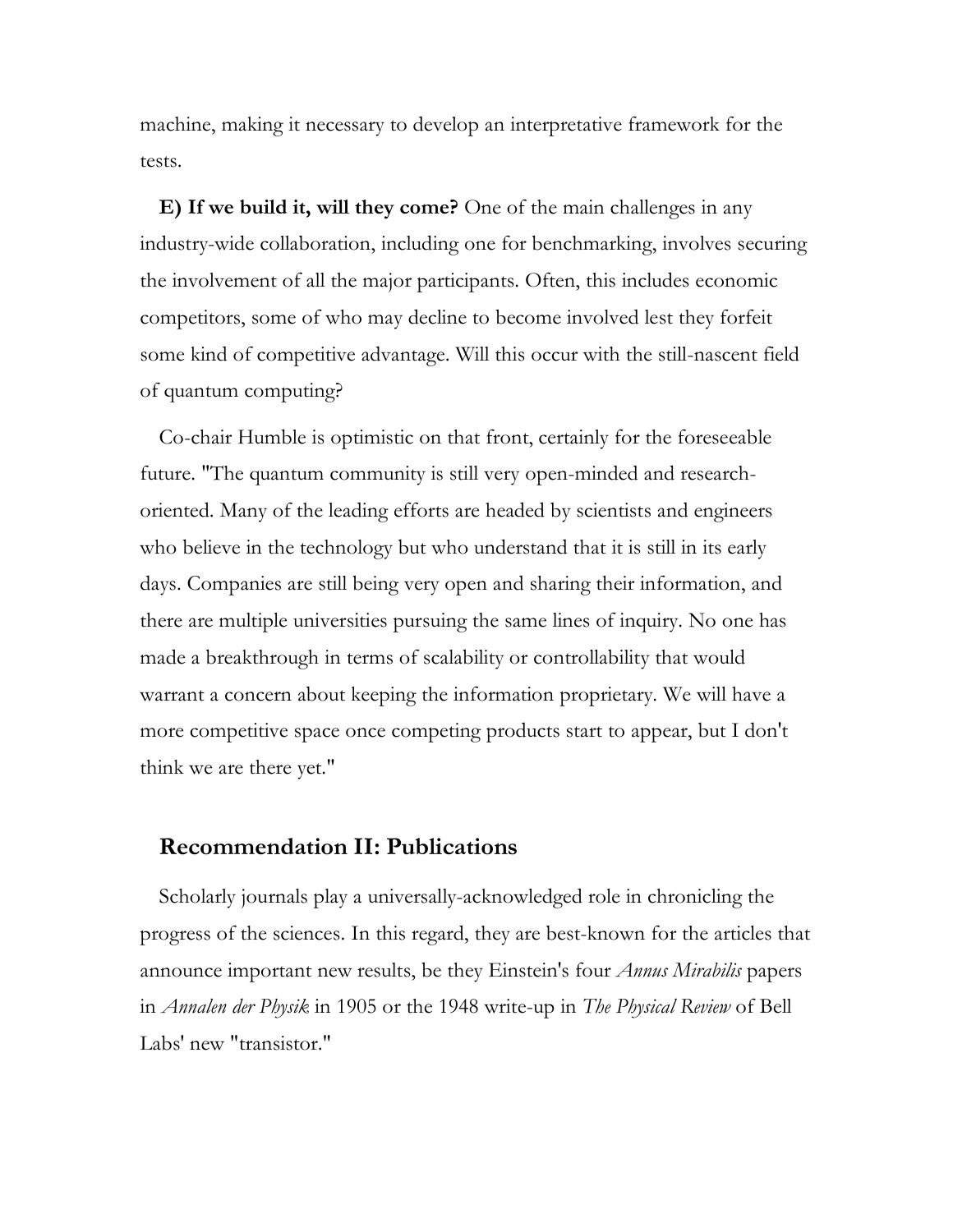But there is another venerable tradition for scientific journals: The special issue. These special issues don't necessarily announce new results. Instead, they are published at some historical juncture when a field has seen important advances; their goal is to capture that moment, explain its significance, review the basic science, and contemplate where the field might be headed. IEEE publications have published numerous special issues over the years. For example, *Computer* had a special issue on "Rebooting Computing" in 2015, and *Computing in Science and Engineering* had a special issue in 2017 on "The End of Moore's Law."

A consensus emerged at the IEEE Quantum Computing Summit that with the field on the cusp of the breakthrough known as "quantum supremacy," quantum computing had reached the point where it warranted a special issue of its own. Not just one, in fact, but a pair of them, each covering a different aspect of quantum sciences and each running in a journal that had expressed an interest in hosting a special quantum issue.

Atlanta conference attendee Elie K. Track, co-chair of the IEEE Rebooting Computing Initiative, CEO of photovoltaic start-up nVizix, and past president of the IEEE Council on Superconductivity, was given the task of helping shepherd the two publications into being.

"There are many articles about quantum computing being published today," said Track. "But the problem is that they are scattered across different journals from different fields, mostly in fundamental science journals. The value of a special issue of an IEEE journal is that it would provide an overview of the new technology as it starts to make the transition out of the laboratory. This would be valuable for someone who is just entering the field. And it will also be a great reference for someone five or 10 years from now, providing a historical record of where we were and the direction in which we were moving."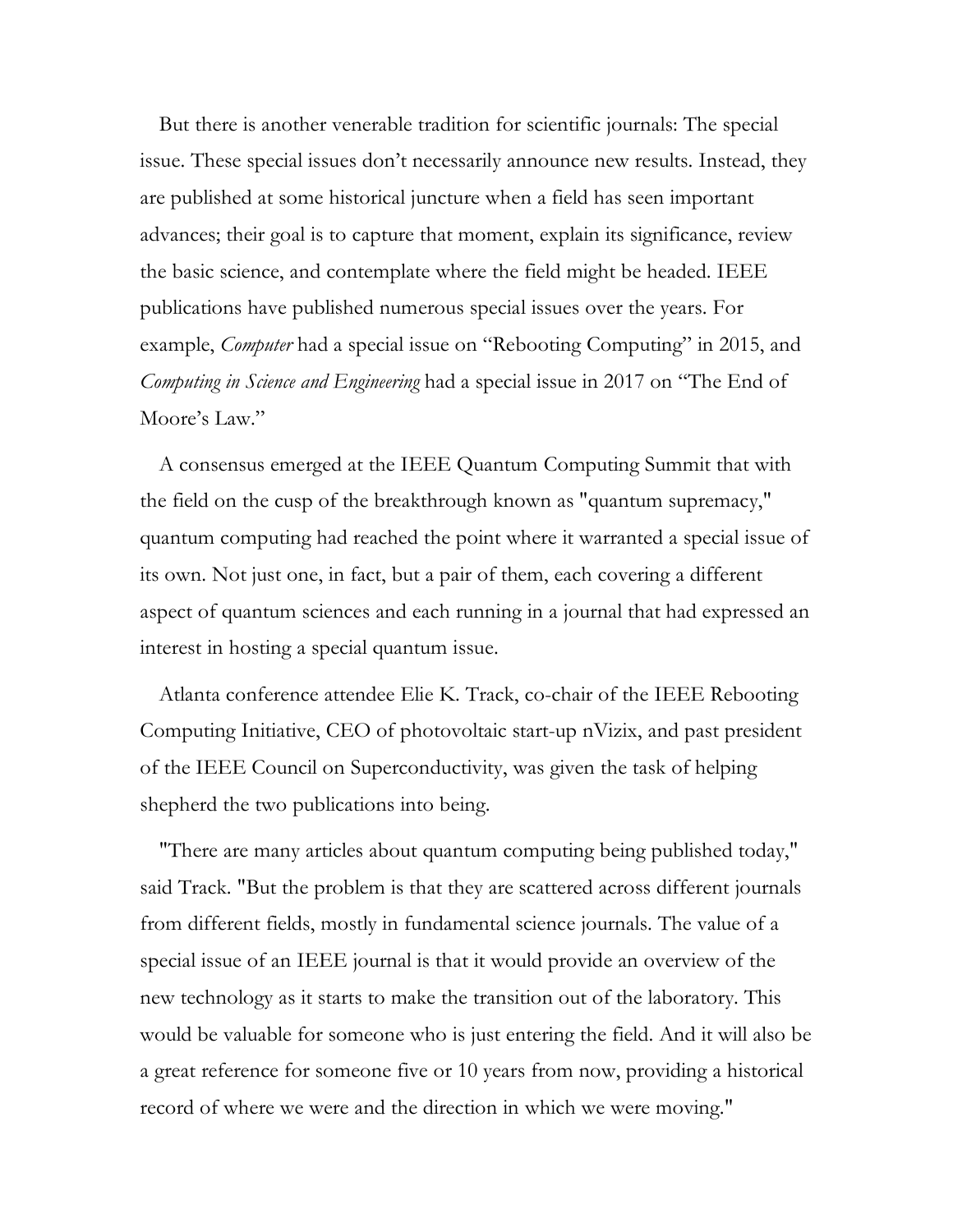The publications that will be hosting the special quantum issues are *Computer*, the IEEE Computer Society prestigious and practitioner-oriented magazine, and *Transactions on Applied Superconductivity*, published by the IEEE Council on Superconductivity. *Computer* is directed to the entire computing community, while the *Transactions* is directed toward specialists in superconducting devices and systems. *Computer,* said Track, concerns itself with computer systems and applications; its articles tend to involve the sorts of issues that a computer scientist might be interested in, such as algorithms and architectures. Possible topics for its quantum special issue might be a discussion of the types of problems that a first-generation quantum computer might be able to deal with and the programming languages that might be employed as it does so.

*Transactions on Applied Superconductivity*, by contrast, is concerned, as its name suggests, with implementations of superconducting technology. The interest of the journal's editors in quantum computing is due to the fact that many of the best-publicized quantum computing efforts, including those at IBM, Google and D-Wave Systems, use a superconducting circuit as the quantum bit or "qubit" which forms the basic element of a quantum computer. Topics will include designs of current superconducting circuits and the challenges involved in scaling them to robust, field-ready commercial systems. Other quantum hardware approaches, such as those employing trapped ions, might also be covered by the issue, Track said.

Erik P. DeBenedictis, a volunteer from Sandia National Laboratories, will be co-editing the two special issues. In the case of *Applied Superconductivity*, he will be joined by D. Scott Holmes, of Booz Allen Hamilton. In the case of *Computer*, he will be joined by Dr. Travis Humble of Oak Ridge National Laboratory.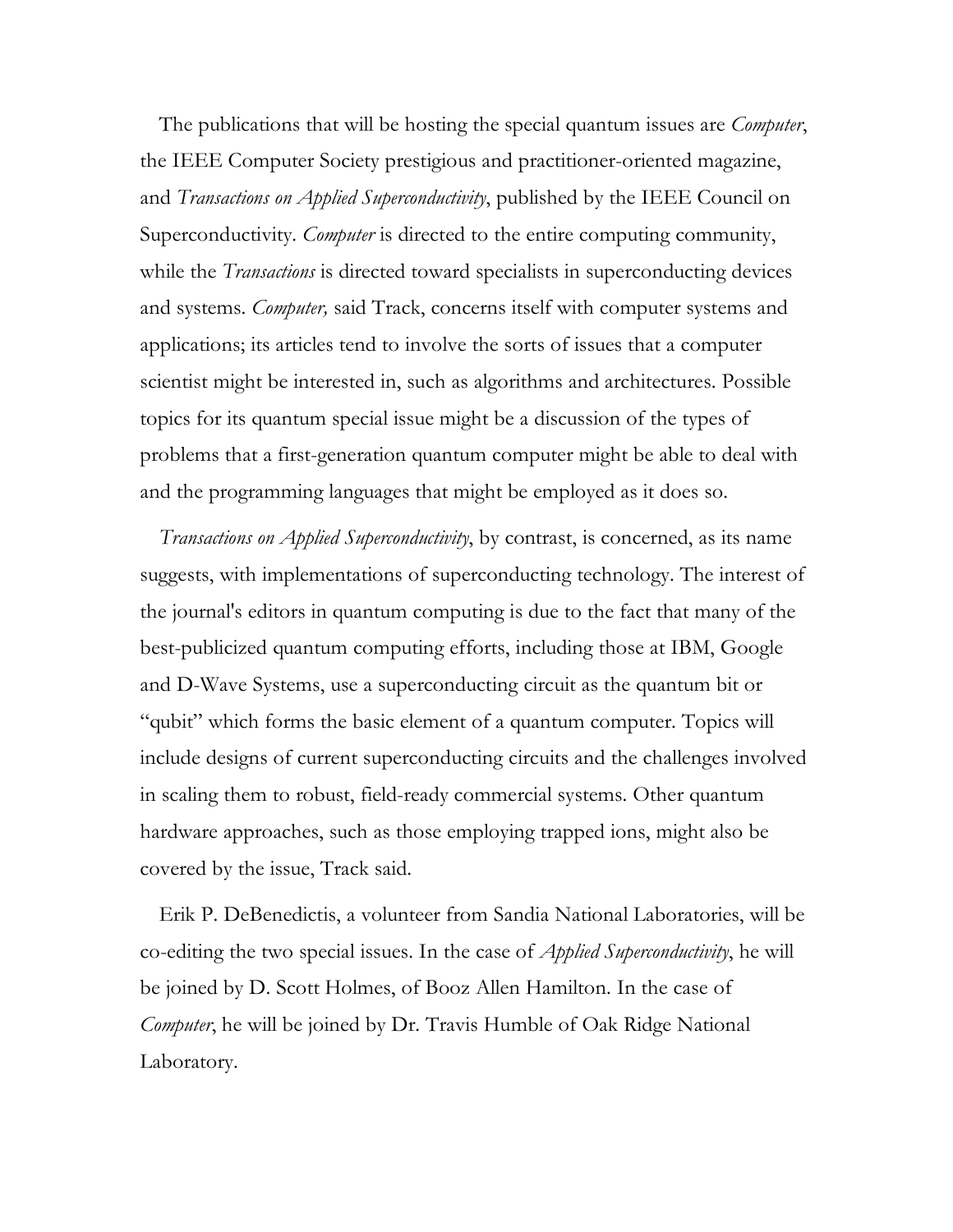*Computer* has already issued its call for papers, which is available here (https://publications.computer.org/computer-

magazine/2018/08/09/quantum-realism-realistic-future-quantum-computingcall-papers/). Contributions are due by Dec. 1, 2018, with publication expected in June 2019. The call for papers by *Applied Superconductivity* will be issued soon.

#### **Recommendation III: Education**

Quantum computing technology is at a historically important juncture. Its laboratory bona fides have been firmly established; now, scientists and engineers at scores of companies and institutes are racing to transform lab projects into scalable, production-ready systems that can be turned loose on real-world problems.

The situation gives rise to a number of questions. What expectations should society, especially those involved in setting government policy, have for the near- and longer-term future of quantum machines? What should today's science and engineering students be taught about the growing body of quantum information sciences? Might a shortage of skilled workers hamper the roll-out of robust quantum systems?

Some of these problems are already upon us. There is rapid funding growth planned in quantum computing, such as the the billion-dollar National Quantum Initiative, along with likely industry co-investment. But there might not by an adequate supply of workers trained in quantum information to effectively spend the projected funds. One possible solution: incremental education, such as one or two courses that would allow, say, a skilled circuit designer to design quantum circuits, or enable a materials researcher to study quantum information behavior in qubits.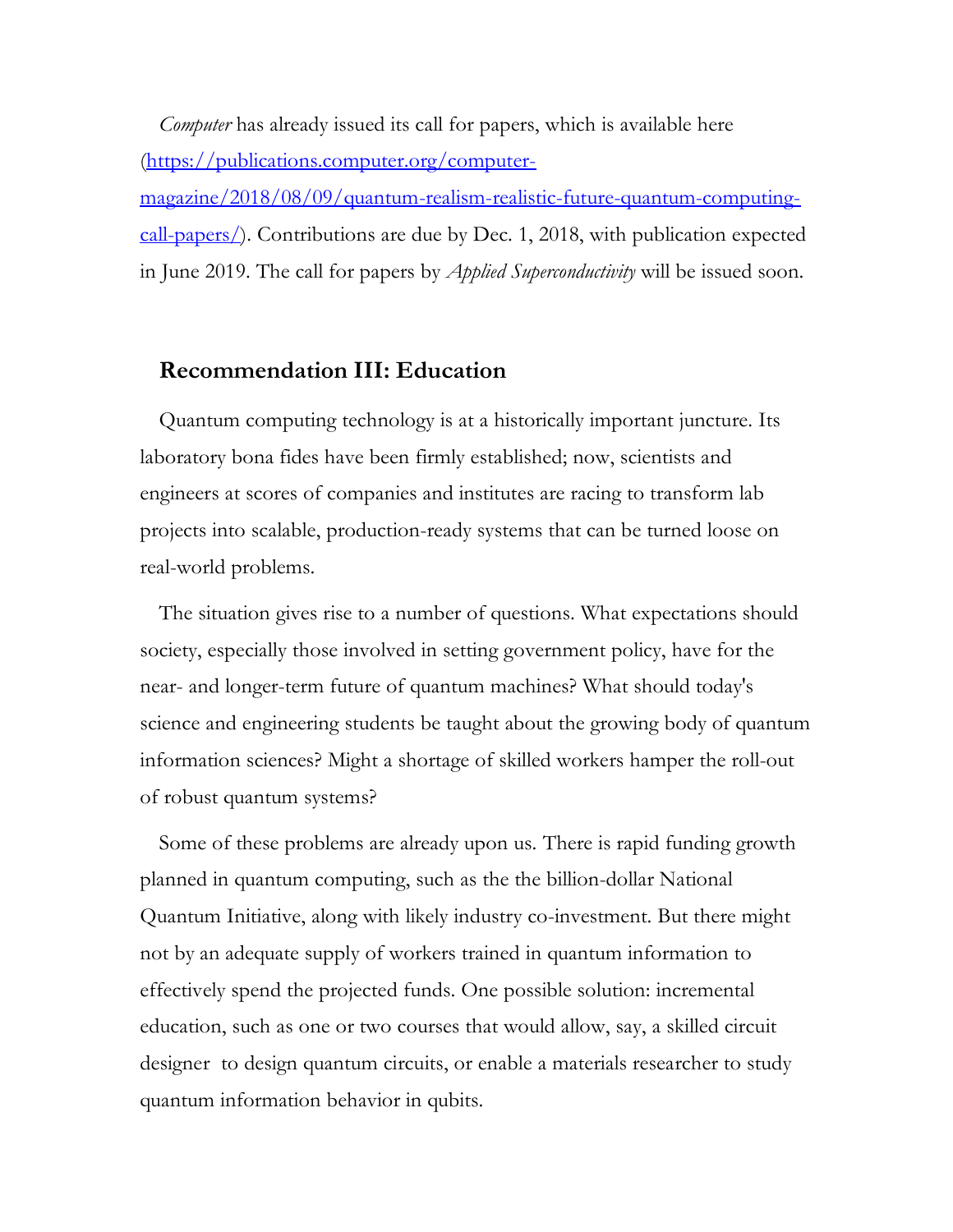Attendees at the Atlanta conference quickly reached a consensus that some form of IEEE education effort was crucial to dealing with such issues, and the many others that will crop up as quantum computing continues to evolve.

Dr. Scott Koziol, Assistant Professor, Electrical and Computer Engineering at Baylor University's School of Engineering and Computer Science agreed to chair the group charged with drawing up a game plan for what that education effort might look like.

Two ideas involving educational efforts quickly surfaced. One was a lecture series that would develop into a curriculum for interested college students. These lectures would be designed to "evangelize" quantum sciences, both as an intellectual enterprise as well as a possible career choice for engineering, physics or math students.

Since he himself is in a university setting, Koziol is especially interested in how an IEEE education effort could capture the interest of current undergraduates and graduate students. A well-planned lecture series could be a great catalyst, he said. "We'd like to identify leaders in the field, and then go to them and say, 'Hey, we've got a lecture hall full of people curious about quantum computing. Come and inspire us.' We want students to be exposed to this new technology so that they will be excited about it."

A key IEEE strength is the organizing of experts to create an authoritative opinion, such as in peer review. This IEEE strength could be applied to these lectures, perhaps ultimately taking the form of an expert panel to vet a series of lectures -- or other resources -- as a curriculum.

A second approach would be for IEEE to leverage its unique capabilities to create more quantum computing-focused educational resources. IEEE has an eLearning Library and a certificates programs for educational components in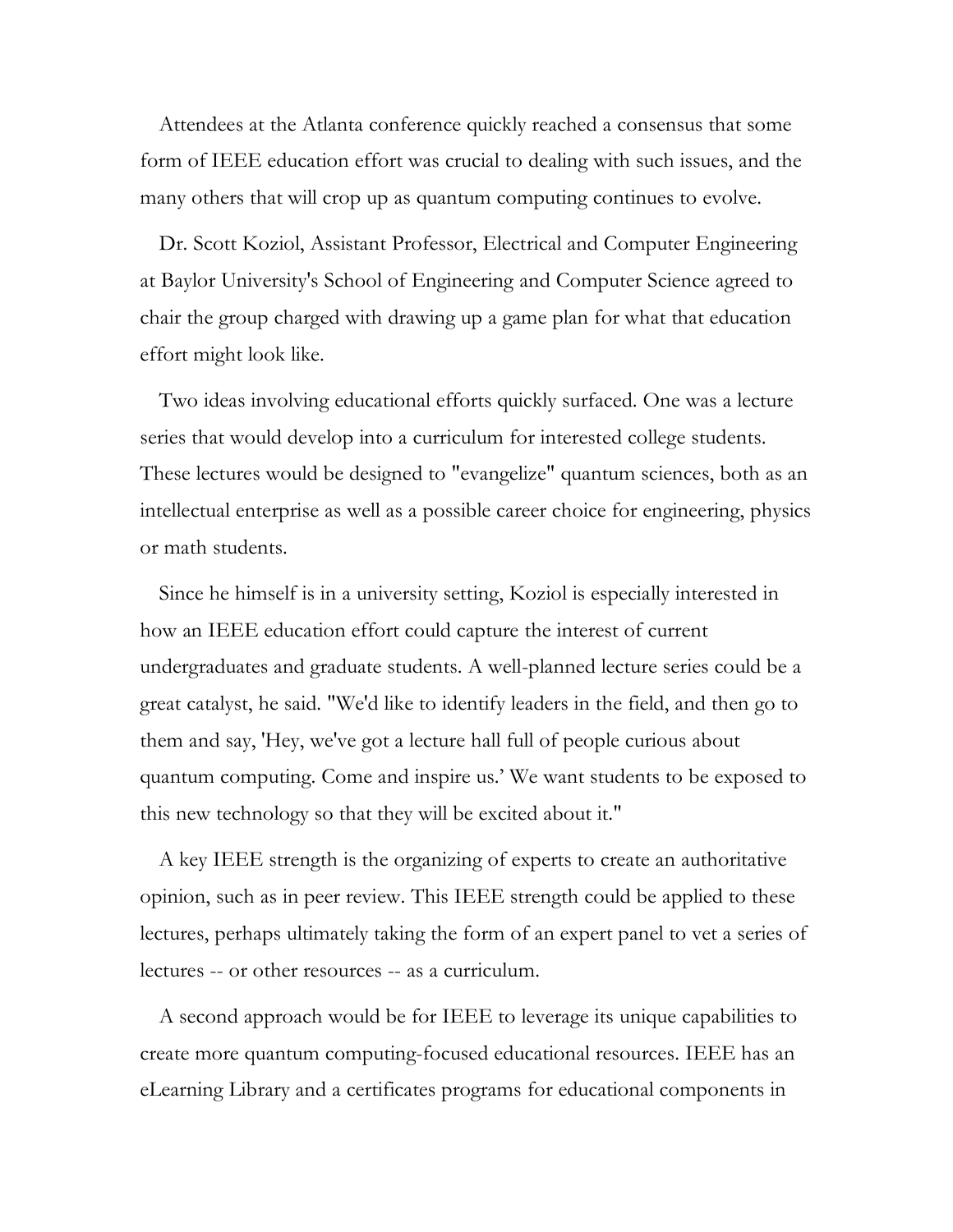specific technology domains. Perhaps quantum computing educational resources could offered to the public utilizing these tools. In addition, IEEE has a social media platform: Collaboratec. Collaboratec community members could be used, for example, to determine what students are looking for in quantum education, and also to point students to IEEE's quantum resources, including publications, standards, existing educational modules and conferences. William Tonti, senior director of IEEE Future Directions, informed the group the IEEE Educational Activities (EA) unit is rolling out a new educational platform, the "IEEE Learning Network." This is a platform to host courses and then provide students with credit after completing a course and passing an exam. This would be of interest to industry, which is looking for opportunities to develop a quantum-trained workforce. Bill took the action item to follow up with EA and investigate if this is an area EA would be interested in should quantum computing become a new initiative. All involved believe it's paramount to provide learning modules (whether they be in the ILN, E-learning modules, or webinars) in a manner that is coordinated with the IEEE Future Directions Committee, the IEEE Educational Activity unit and the individual stakeholders requesting specific courses.

Koziol acknowledged that other groups, both inside and outside the IEEE, have similar endeavors underway and that one of his first priorities would be to reach out to them to better understand their efforts and the ways his own team might be able to contribute to them.

"I'm definitely not the expert here," he said. "We don't have all the answers, but we are getting organized to get those answers."

Since the summit Scott, Bill, Bruce and Erik have met with Jonathan Dahl of IEEE EA. Jonathan is looking at the potential need for quantum education in